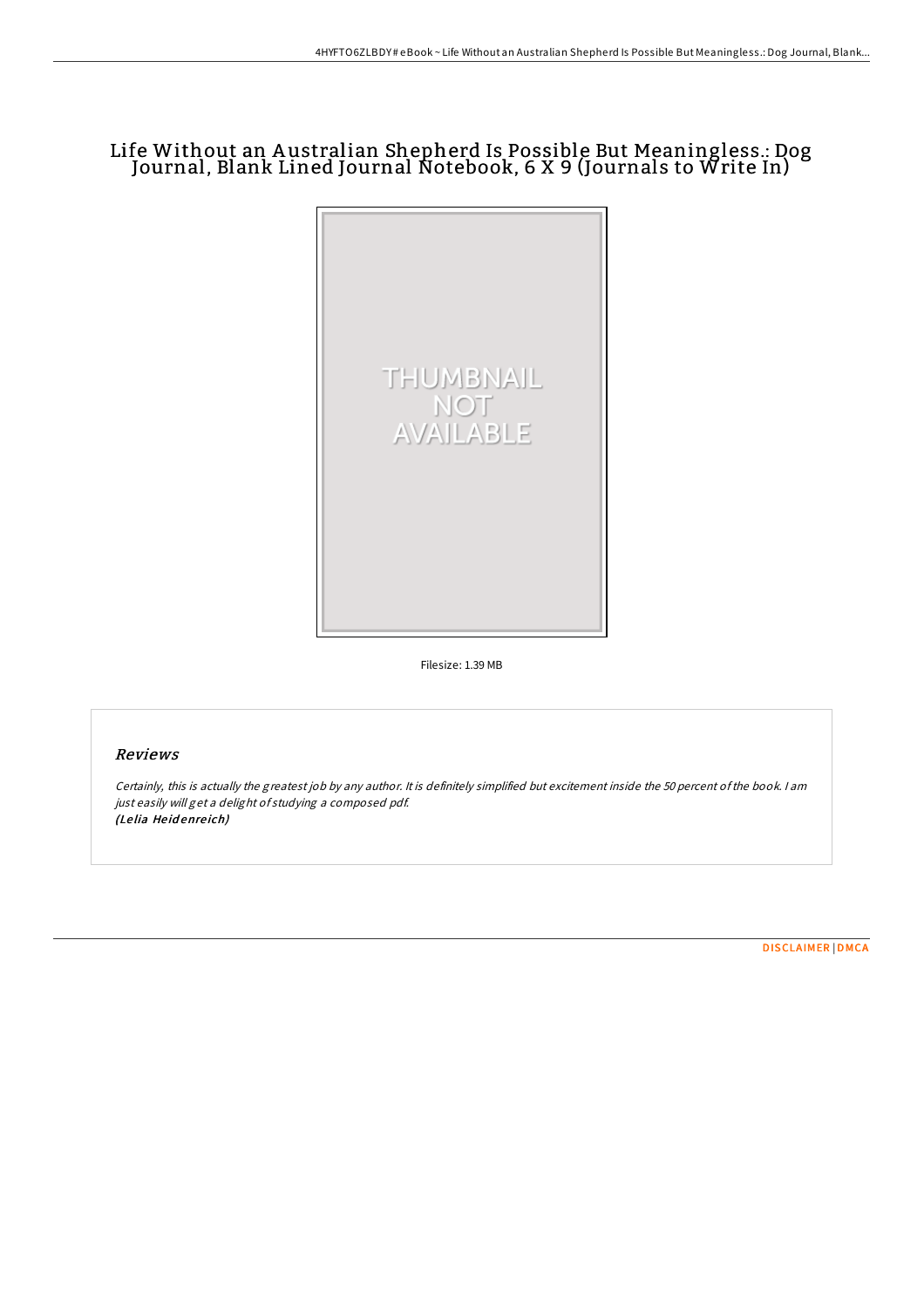## LIFE WITHOUT AN AUSTRALIAN SHEPHERD IS POSSIBLE BUT MEANINGLESS.: DOG JOURNAL, BLANK LINED JOURNAL NOTEBOOK, 6 X 9 (JOURNALS TO WRITE IN)



To save Life Without an Australian Shepherd Is Possible But Meaningless.: Dog Journal, Blank Lined Journal Notebook, 6 X 9 (Jo urnals to Write In) PDF, you should click the hyperlink under and download the ebook or gain access to other information which are have conjunction with LIFE WITHOUT AN AUSTRALIAN SHEPHERD IS POSSIBLE BUT MEANINGLESS.: DOG JOURNAL, BLANK LINED JOURNAL NOTEBOOK, 6 X 9 (JOURNALS TO WRITE IN) book.

Createspace Independent Publishing Platform, 2017. PAP. Condition: New. New Book. Shipped from US within 10 to 14 business days. THIS BOOK IS PRINTED ON DEMAND. Established seller since 2000.